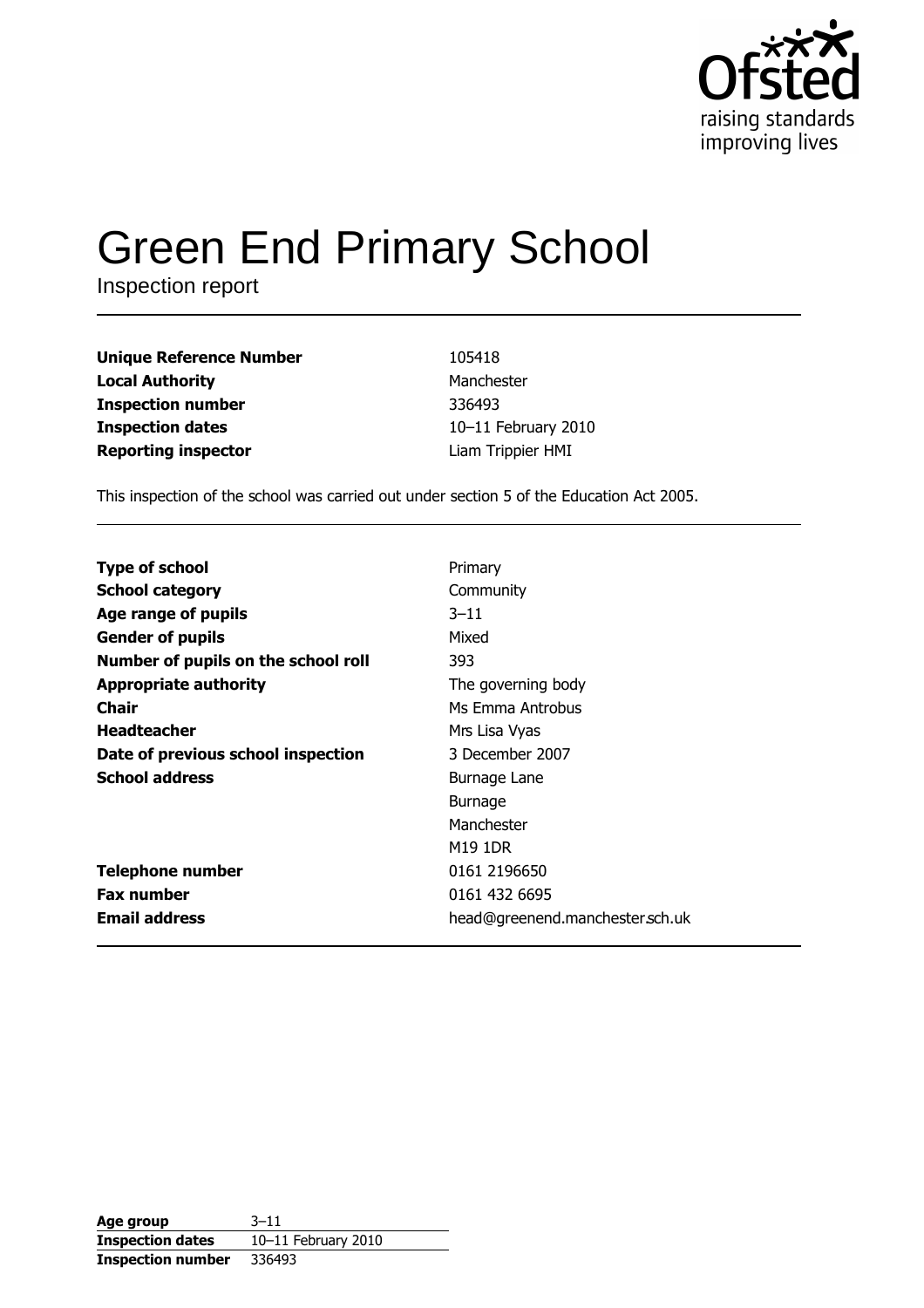The Office for Standards in Education, Children's Services and Skills (Ofsted) regulates and inspects to achieve excellence in the care of children and young people, and in education and skills for learners of all ages. It regulates and inspects childcare and children's social care, and inspects the Children and Family Court Advisory Support Service (Cafcass), schools, colleges, initial teacher training, work-based learning and skills training, adult and community learning, and education and training in prisons and other secure establishments. It rates council children's services, and inspects services for looked after children, safequarding and child protection.

Further copies of this report are obtainable from the school. Under the Education Act 2005, the school must provide a copy of this report free of charge to certain categories of people. A charge not exceeding the full cost of reproduction may be made for any other copies supplied.

If you would like a copy of this document in a different format, such as large print or Braille, please telephone 08456 404045, or email enquiries@ofsted.gov.uk.

You may copy all or parts of this document for non-commercial educational purposes, as long as you give details of the source and date of publication and do not alter the documentation in any way.

Royal Exchange Buildings St Ann's Square Manchester M2 7LA T: 08456 404045 Textphone: 0161 618 8524 E: enquiries@ofsted.gov.uk W: www.ofsted.gov.uk © Crown copyright 2010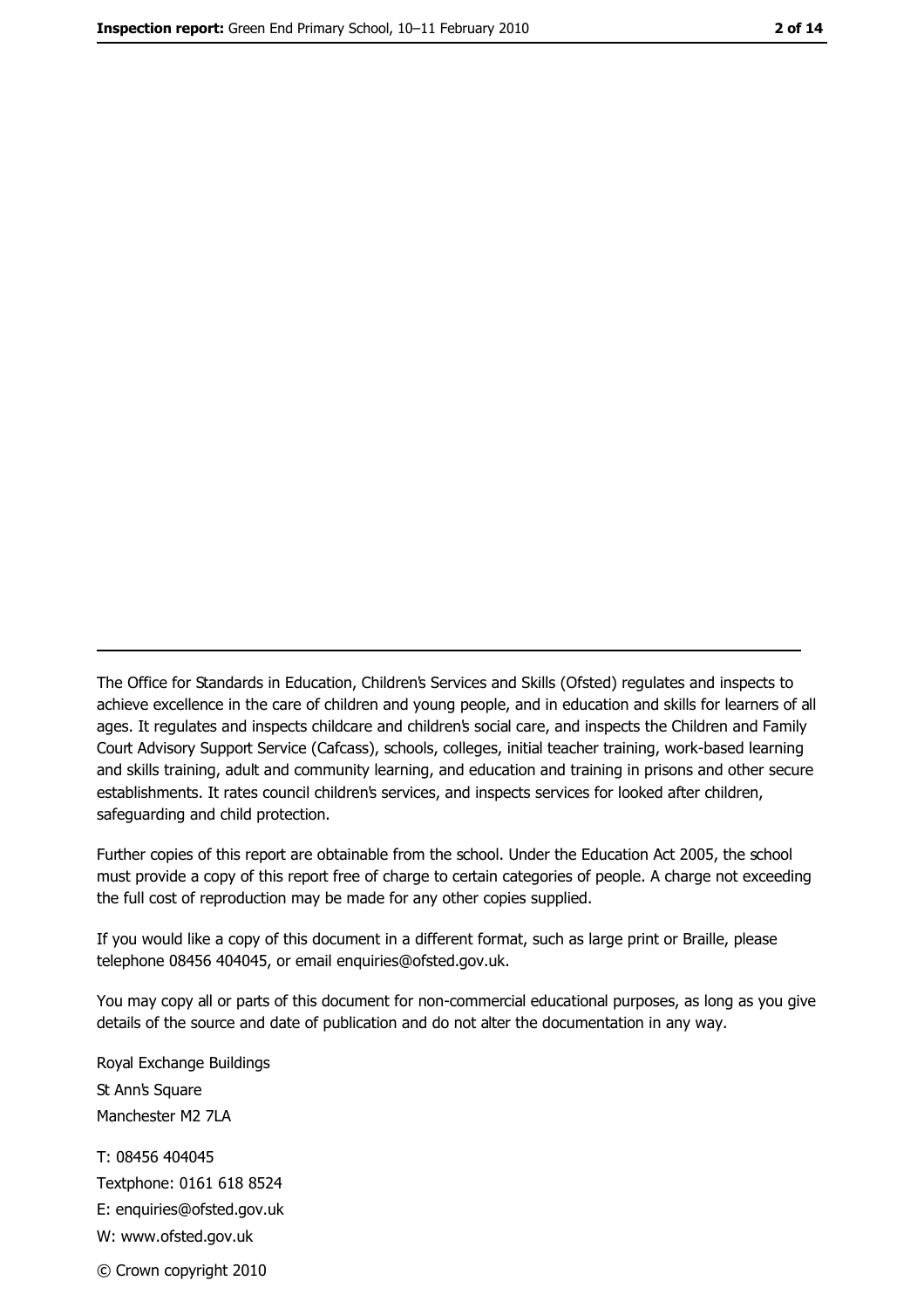# **Introduction**

This inspection was carried out by one of Her Majesty's Inspectors and two additional inspectors. Inspectors spent around 70% of the available inspection time looking at learning. The inspectors visited 16 lessons, observed 14 teachers and held meetings with governors, staff and groups of pupils. They observed the school's work, and looked at a range of documentation including pupils' work, school policies and the school's self-evaluation. One hundred and twenty four pupils' questionnaires, 27 staff questionnaires and 147 questionnaires from parents and carers were received and their content was considered.

The inspection team reviewed many aspects of the school's work. It looked in detail at the following:

- the effectiveness of the school's actions to remedy the apparent decline in  $\blacksquare$ achievement at the end of Key Stage 2, particularly in mathematics
- the quality of teaching and whether it is consistently effective in engaging and  $\blacksquare$ motivating pupils
- the impact of the school's curriculum in promoting pupils' academic and personal  $\blacksquare$ outcomes
- the effectiveness of leaders and managers at all levels in addressing the issues from  $\blacksquare$ the last inspection in order to improve outcomes for pupils
- the accuracy of the school's view that most personal development outcomes for  $\blacksquare$ pupils and care, quidance and support provision, are good.

# Information about the school

This is a larger-than-average primary school. The proportion of pupils from minority ethnic groups is well above average and over half of these pupils speak English as an additional language. The proportion of pupils eligible for a free school meal is also well above average. A larger-than-average proportion of pupils has special educational needs and/or disabilities. Early Years Foundation Stage provision consists of a Nursery and Reception unit for 120 children. The number of pupils on roll has increased recently and this has affected the organisation of some year groups. The school has recently become part of The Kingsway Federation with Ladybarn Primary School. The headteacher is appointed for both schools. The school has been awarded Healthy School Gold status and the Basic Skills Primary Quality Mark.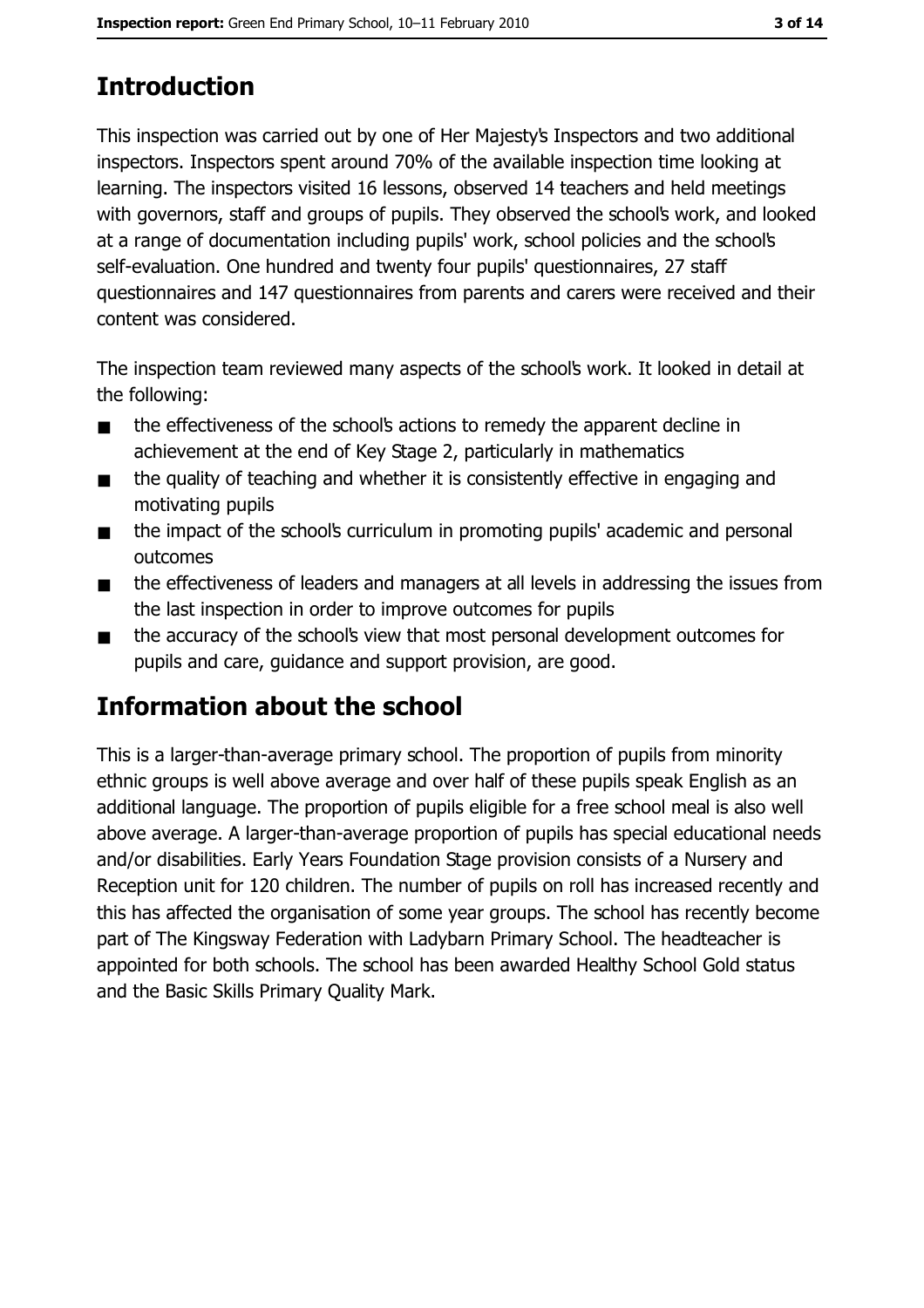## **Inspection judgements**

## Overall effectiveness: how good is the school?

## The school's capacity for sustained improvement

## **Main findings**

This is a good school. Staff work diligently to ensure that pupils are provided with outstanding care, guidance and support, which is reflected in pupils' positive attitudes and good behaviour in and around school. Senior leaders ensure pupils thoroughly enjoy their learning and make good progress in lessons through rigorous and effective monitoring procedures. Parents and carers appreciate the improvements to the quality of the provision and a typical view is, 'In the last two or three years Green End has made tremendous progress in every field. I am really happy.'

Pupils' achievement is good. They start school with skills and knowledge that are well below those found typically for three-year-olds. In the 2009 end of Key Stage 2 tests, pupils reached standards that were broadly average in English and science, but low in mathematics. Evidence from lesson observations, pupils' workbooks and school data show standards are now broadly average in all subjects and progress is good.

The quality of teaching is good and this has addressed the apparent decline in standards well, particularly in mathematics. Teachers plan lessons effectively to ensure that pupils' needs are fully met using a wide range of assessment information. Pupils are highly engaged and motivated in lessons and they take responsibility for their own learning. There are some excellent examples of marking, especially in literacy, but in other subjects teachers' marking does not adequately provide pupils with clear guidance on how to improve.

The curriculum is good and effectively designed to meet the interests and needs of the pupils. The impact of the themed curriculum, with clear links between subjects, is good and contributing to rising standards. Pupils say they are interested in the subjects they are taught and enthuse about after-school clubs and the regular educational visits and visitors to the school.

Pupils feel safe in school. They contribute well to their community. Pupils' attendance is low, despite the school's rigorous procedures to promote good attendance and punctuality.

Leaders and managers have addressed the issues from the last inspection well. Effective actions taken to improve the school's provision have resulted in good overall outcomes for pupils. Community cohesion is improving but links to other areas and countries outside the school community are currently underdeveloped. A strong, and now reciprocal, relationship with the federated school has contributed to improvements in a relatively short space of time. Senior leaders have a very clear view of the school's strengths and areas to develop because they rigorously monitor and evaluate the provision. Consequently, the school's capacity for sustained improvement is good.

| ↗ |  |
|---|--|
| 7 |  |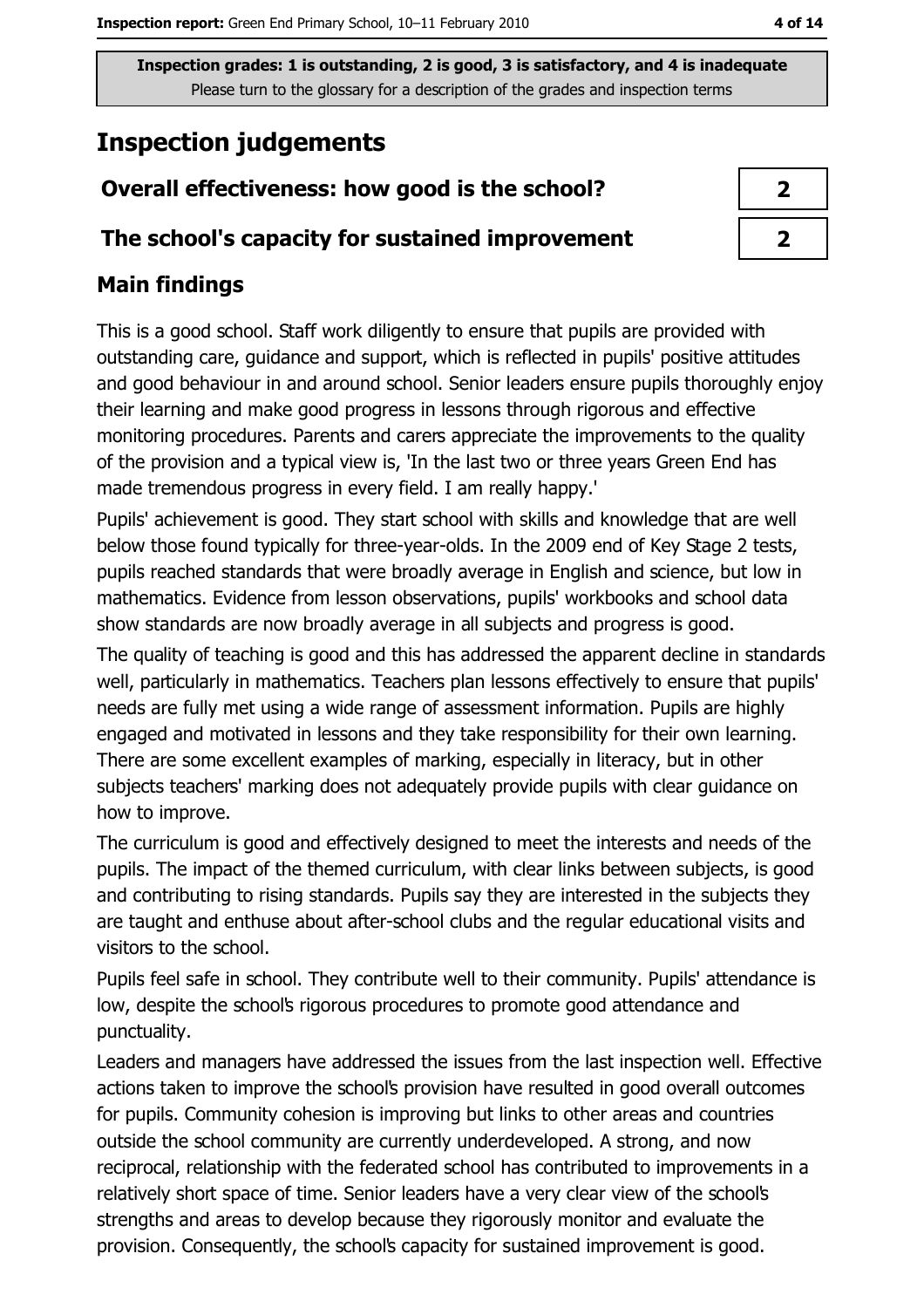## What does the school need to do to improve further?

- $\blacksquare$ Continue to raise attainment by:
	- improving attendance so that it is at least in line with the national average
	- improving the quality and consistency of marking in all subjects so that pupils are fully aware of how to improve their work.
- Improve pupils' understanding of the world beyond their local area through  $\blacksquare$ developing a more comprehensive community cohesion plan which ensures that effective links are made to people and groups from different backgrounds in contrasting areas and countries.

#### **Outcomes for individuals and groups of pupils**



Pupils' learning and progress observed in lessons are good overall. Pupils are actively involved in learning and are able to improve their work as a result of the good quality oral feedback provided by teachers and sometimes their peers. For example, in a high quality physical education lesson, pupils made outstanding progress to improve their gymnastic skills through effective evaluation of their work with their classmates. Pupils moved with agility and made linked actions between movements on the apparatus following the purposeful discussions.

Standards reached by pupils are broadly average and there are no significant differences between different groups of pupils observed, including those with special educational needs and/or disabilities.

Pupils enjoy good relationships with each other and staff. They cooperate well in a variety of situations and this contributes to the good progress they make in school. Pupils know that there are many people to turn to if they have a problem. They take part fully in the many sporting activities offered. They are acutely aware of the importance of healthy lifestyles and select healthy options to eat and drink. Pupils demonstrate outstanding knowledge of healthy lifestyles and talk about ways in which they are encouraging their other family members to lead healthier lifestyles.

Pupils take an active role in their school community and look after each other as 'Pals' and 'Mini-Pals', providing purposeful opportunities for play. The school council is active and busy around school and recently members' suggestions for the development of a beautiful new garden next to the school building were used. Pupils' contribution to communities abroad is developing and they recently raised a considerable amount of money in response to the earthquake in Haiti. Workplace skills that will contribute to pupils' future economic well-being are currently satisfactory. Basic skills are applied well in activities, but attendance remains stubbornly low.

Pupils demonstrate a strong awareness of social and moral issues through their good behaviour and considerate responses in activities such as circle time. Pupils enjoy the different cultural and religious festivals celebrated regularly in the school, such as Chinese New Year, Christmas and Eid, which reflect the cultural diversity of the area. They are aware of the similarities and differences to their own backgrounds. They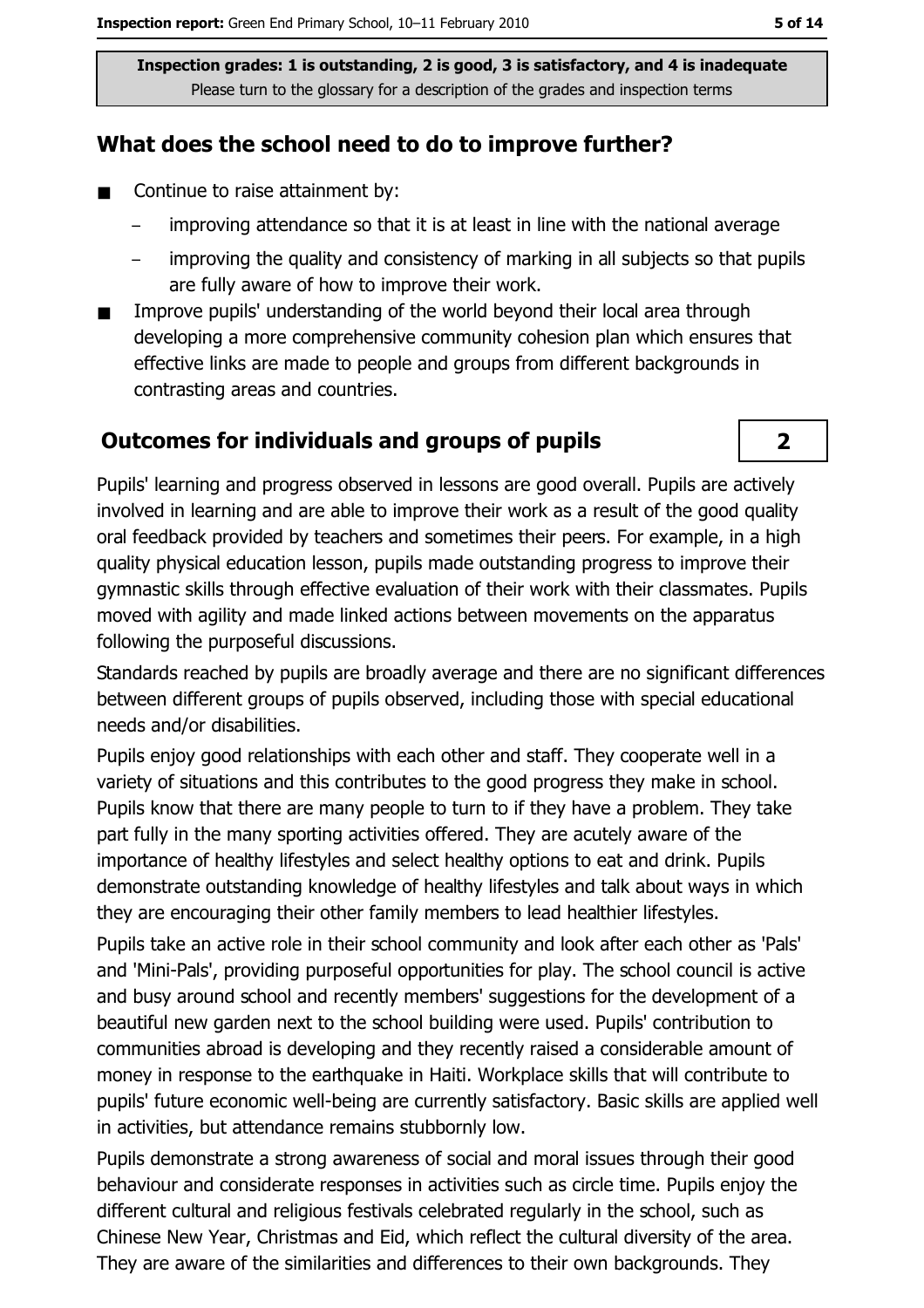demonstrate good spiritual development in assemblies and show their respect for and appreciation of art, other cultures and religions in the curriculum.

These are the grades for pupils' outcomes

| Pupils' achievement and the extent to which they enjoy their learning                                                     |                |
|---------------------------------------------------------------------------------------------------------------------------|----------------|
| Taking into account:<br>Pupils' attainment <sup>1</sup>                                                                   | 3              |
| The quality of pupils' learning and their progress                                                                        | $\overline{2}$ |
| The quality of learning for pupils with special educational needs and/or<br>disabilities and their progress               | 2              |
| The extent to which pupils feel safe                                                                                      | $\mathbf{2}$   |
| <b>Pupils' behaviour</b>                                                                                                  |                |
| The extent to which pupils adopt healthy lifestyles                                                                       | 1              |
| The extent to which pupils contribute to the school and wider community                                                   |                |
| The extent to which pupils develop workplace and other skills that will<br>contribute to their future economic well-being |                |
| Taking into account:<br>Pupils' attendance <sup>1</sup>                                                                   | 4              |
| The extent of pupils' spiritual, moral, social and cultural development                                                   |                |

#### How effective is the provision?

The quality of teaching is good. Teachers plan lessons carefully using good quality assessment information to ensure the needs of all groups of pupils are met. Activities are effectively designed to engage pupils in interesting, fun and meaningful work. Pupils are consequently highly motivated in lessons and enjoy the clear purpose and brisk pace of learning. For example, in a mathematics lesson about probability, the interactive whiteboard was used to good effect to develop pupils' thinking and stimulate talk. Pupils were keen to take part and were motivated to work hard on this challenging topic.

The good curriculum ensures basic skills are practised and used well in a broad range of subjects and experiences for pupils. Information and communication technology is used effectively by teachers and pupils to raise interest, enhance learning and promote basic skills through a range of subjects. The curriculum is adjusted well for pupils identified with special educational needs and/or disabilities, with activities planned at a variety of

The grades for attainment and attendance are: 1 is high; 2 is above average; 3 is broadly average; and 4 is low.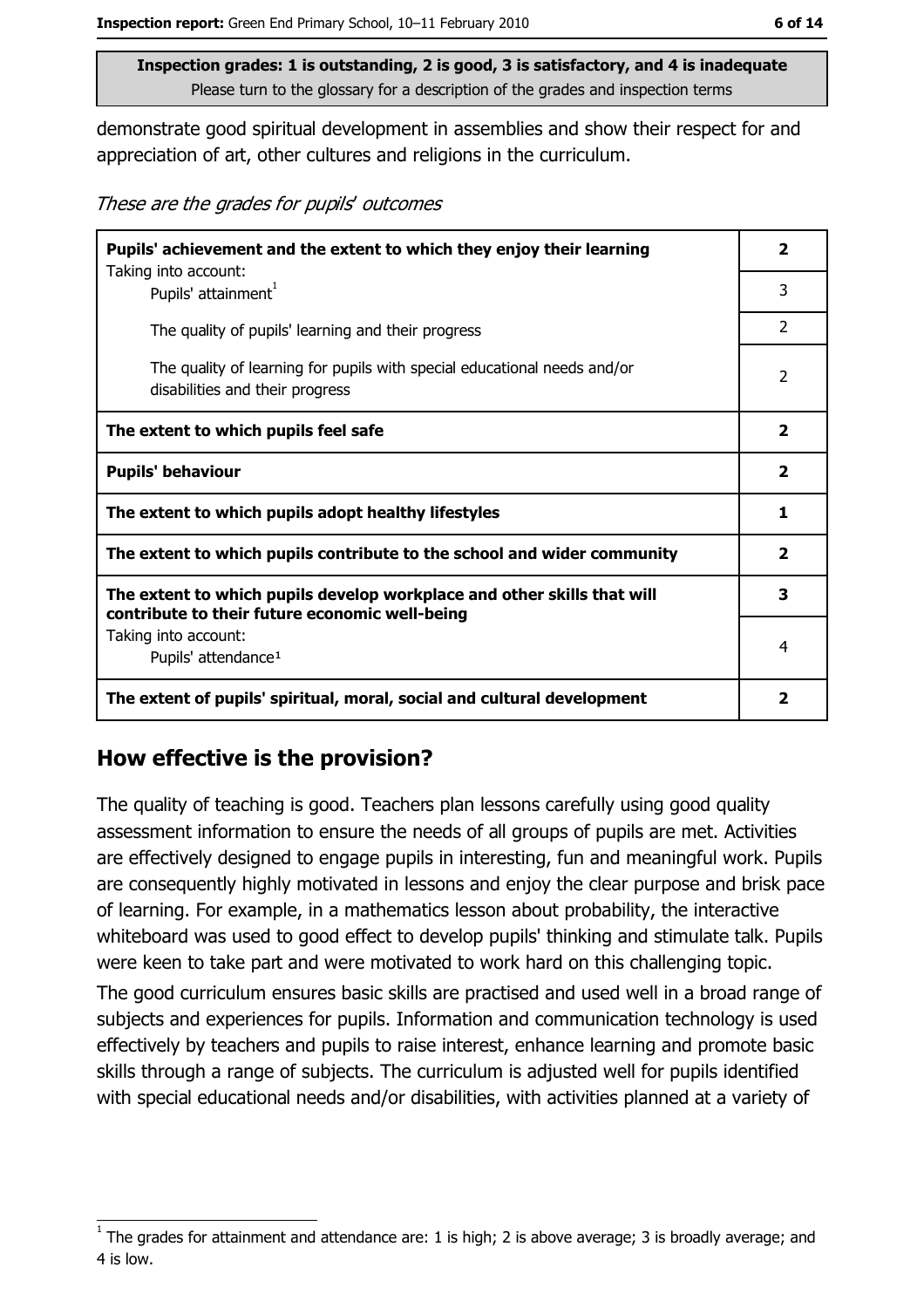levels in lessons and effectively delivered in small groups run by well-trained professionals.

The outstanding care, guidance and support for all pupils are reflected in the close attention given by all staff to knowing the pupils as individuals and to providing specifically for their needs. The most vulnerable pupils are particularly well supported and, consequently, referrals to professional agencies are swift and effective. The school has recently appointed a Parent Support Advisor. This has strengthened further the care provided for some pupils and their families through informal meetings and relevant courses. The development of these links with families is helping to ensure better outcomes for all pupils.

These are the grades for the quality of provision

| The quality of teaching                                                                                    | 2 |
|------------------------------------------------------------------------------------------------------------|---|
| Taking into account:                                                                                       |   |
| The use of assessment to support learning                                                                  |   |
| The extent to which the curriculum meets pupils' needs, including, where<br>relevant, through partnerships | 2 |
| The effectiveness of care, guidance and support                                                            |   |

### How effective are leadership and management?

Inspirational leadership from the headteacher has resulted in the highly effective development of other leaders at all levels in the school. With clear vision and direction, leaders have improved all aspects of the school's provision quickly. The school's self-evaluation is highly accurate and precise plans are drawn up to systematically address any issues. Staff morale is high and staff speak with enthusiasm about the improvements over the last three years. Key members of the governing body, including the chair, challenge and support the headteacher well and ensure that statutory requirements are met. A rigorous analysis of the governing body's work was recently carried out. A clear plan was produced to develop governance further so that the significant number of new governors could develop their skills and knowledge quickly. The school promotes equality of opportunity well. Swift action is taken to narrow any identified gaps in the performance of different groups of pupils, through well-developed systems that track their progress. Community cohesion is promoted satisfactorily and inspectors noted that the school is a harmonious community where pupils from all backgrounds get along well with each other. Safeguarding procedures are good and risk assessments carefully consider pupils' safety for all trips and activities. Partnerships within the federation are strong, and staff and pupils benefit from this arrangement. Themed weeks and days are shared to enable pupils to work with others from different backgrounds in their local community. Staff expertise is also shared to improve professional skills and knowledge. The school communicates well with parents and carers through newsletters and the website. Staff are always on hand to see parents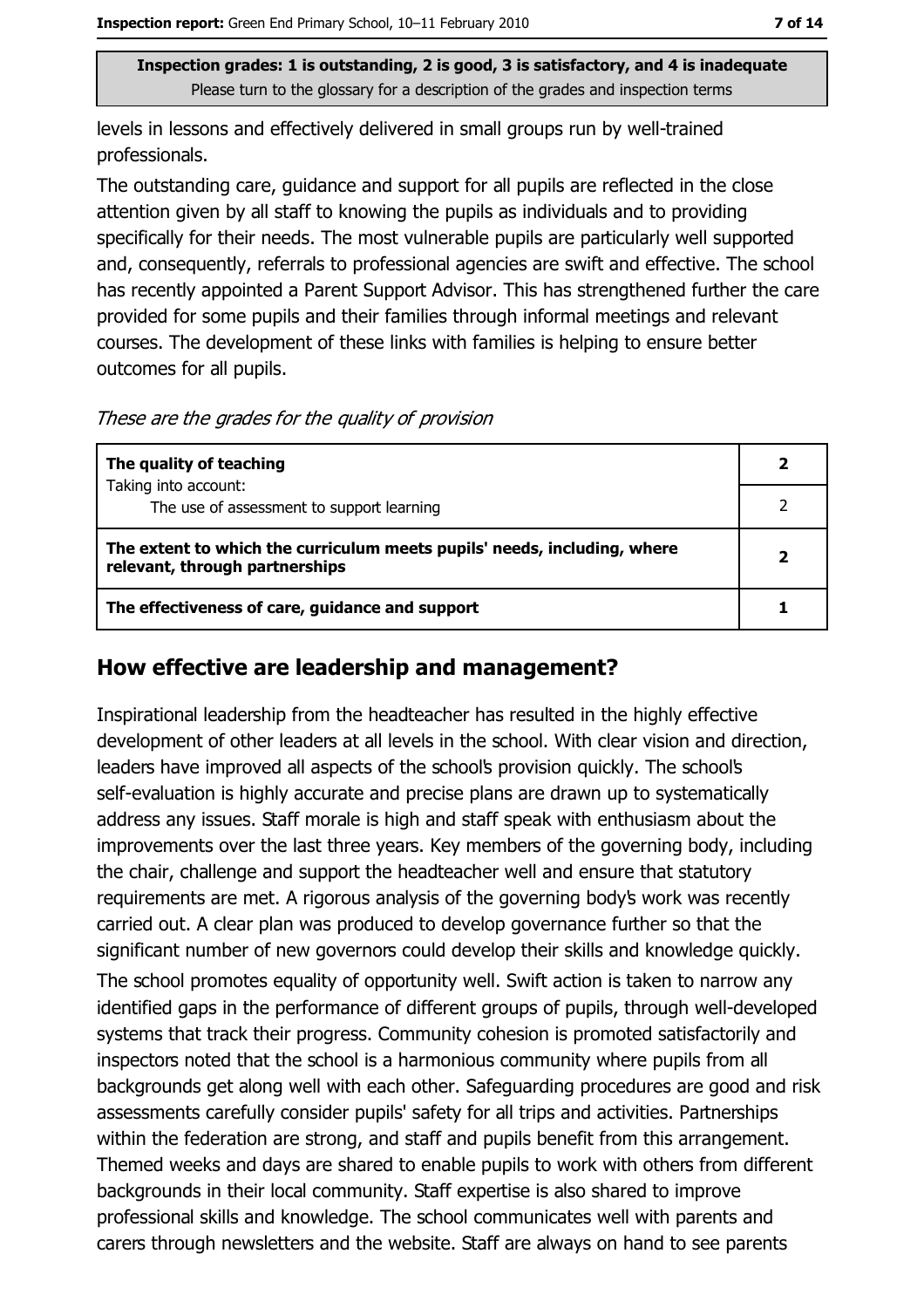and carers and ensure they are well supported and fully informed at the start and end of every day.

These are the grades for leadership and management

| The effectiveness of leadership and management in embedding ambition and<br>driving improvement                                                                     | 1.                      |
|---------------------------------------------------------------------------------------------------------------------------------------------------------------------|-------------------------|
| Taking into account:<br>The leadership and management of teaching and learning                                                                                      | 1                       |
| The effectiveness of the governing body in challenging and supporting the<br>school so that weaknesses are tackled decisively and statutory responsibilities<br>met | 3                       |
| The effectiveness of the school's engagement with parents and carers                                                                                                | $\overline{\mathbf{2}}$ |
| The effectiveness of partnerships in promoting learning and well-being                                                                                              | $\overline{\mathbf{2}}$ |
| The effectiveness with which the school promotes equality of opportunity and<br>tackles discrimination                                                              | $\overline{\mathbf{2}}$ |
| The effectiveness of safeguarding procedures                                                                                                                        | $\overline{\mathbf{2}}$ |
| The effectiveness with which the school promotes community cohesion                                                                                                 | 3                       |
| The effectiveness with which the school deploys resources to achieve<br>value for money                                                                             | $\overline{\mathbf{2}}$ |

## **Early Years Foundation Stage**

Children make good progress in the Early Years Foundation Stage. They feel safe and well cared for and enjoy their learning every day. Children select equipment and activities independently and collaborate safely during play. For example, when riding their bikes outside, children are careful and considerate to others nearby. They understand the importance of washing their hands before eating their healthy snacks and are developing good social skills. Parents and carers who spoke with inspectors were pleased with the quality of the provision and with the progress their children were making.

The good quality indoor learning environment is highly attractive to children and all areas of the Early Years Foundation Stage curriculum are covered effectively. There is a good balance of adult-led and child-initiated activity. Assessment is regular and detailed, and used thoroughly to inform future plans. The outdoor learning environment is not as well developed and leaders have correctly identified this as an area to improve. Leadership is good and staff work well as a team to plan for all groups of pupils. The leader has a good overview of the strengths and areas to develop. Welfare and safeguarding requirements are met fully. Links with families and with welfare and educational agencies are strong, ensuring that all children thrive in the Nursery and Reception units.

8 of 14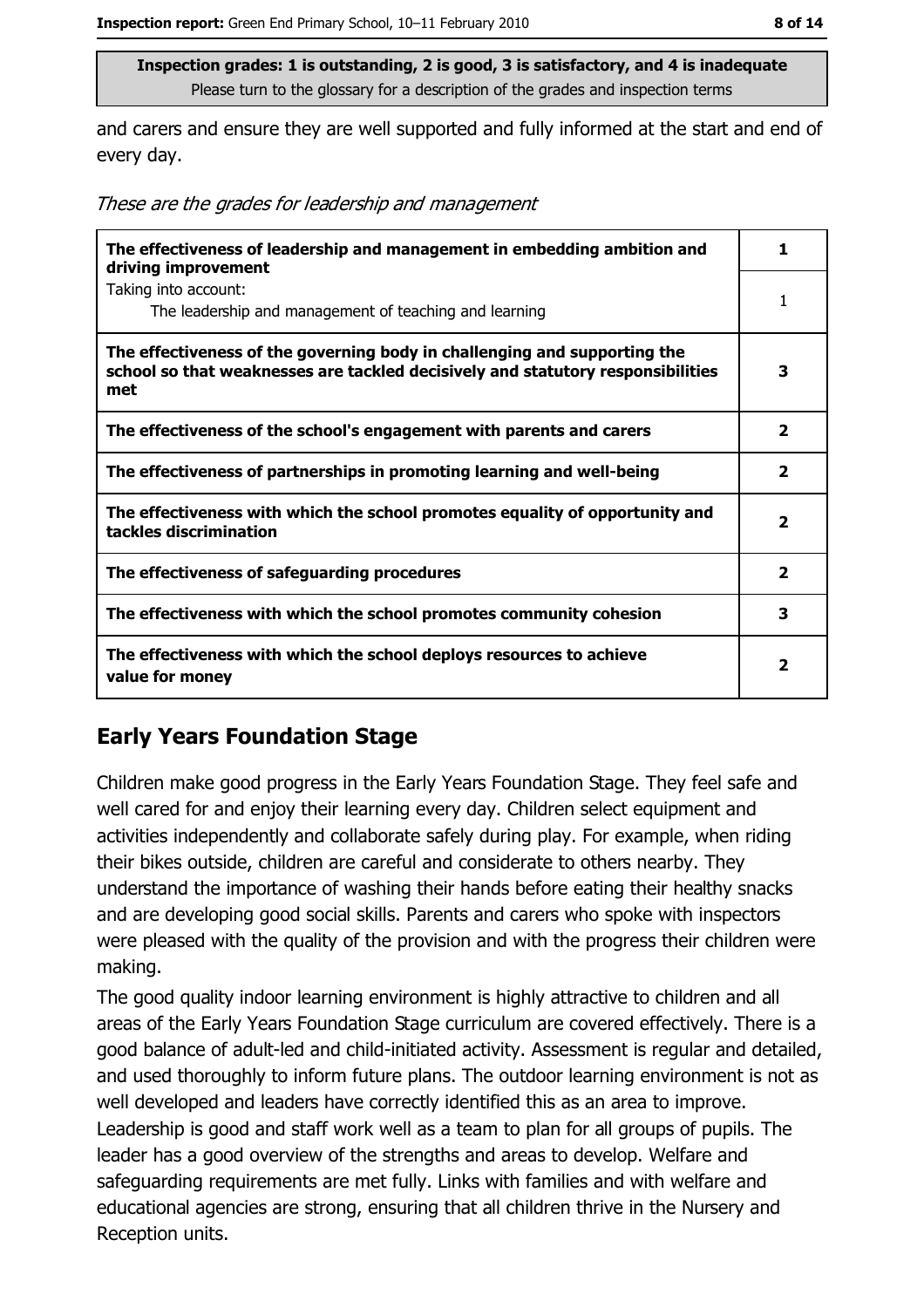These are the grades for the Early Years Foundation Stage

| <b>Overall effectiveness of the Early Years Foundation Stage</b>                      |  |
|---------------------------------------------------------------------------------------|--|
| Taking into account:<br>Outcomes for children in the Early Years Foundation Stage     |  |
| The quality of provision in the Early Years Foundation Stage                          |  |
| The effectiveness of leadership and management of the Early Years<br>Foundation Stage |  |

#### **Views of parents and carers**

The overwhelming majority of parents and carers who made their views known to inspectors in the pre-inspection questionnaires are happy with their children's experience at this school. Any concerns raised from the questionnaires were taken into consideration during the inspection. A very small minority of parents and carers felt that the school did not take account of their suggestions and concerns. Inspectors found that the school was responsive to any concerns and parents' and carers' views were listened to and taken into account. A few felt that school did not deal effectively with unacceptable behaviour. Inspectors found pupils' behaviour to be good during the inspection and that the school dealt with incidents of unacceptable behaviour according to its agreed policies.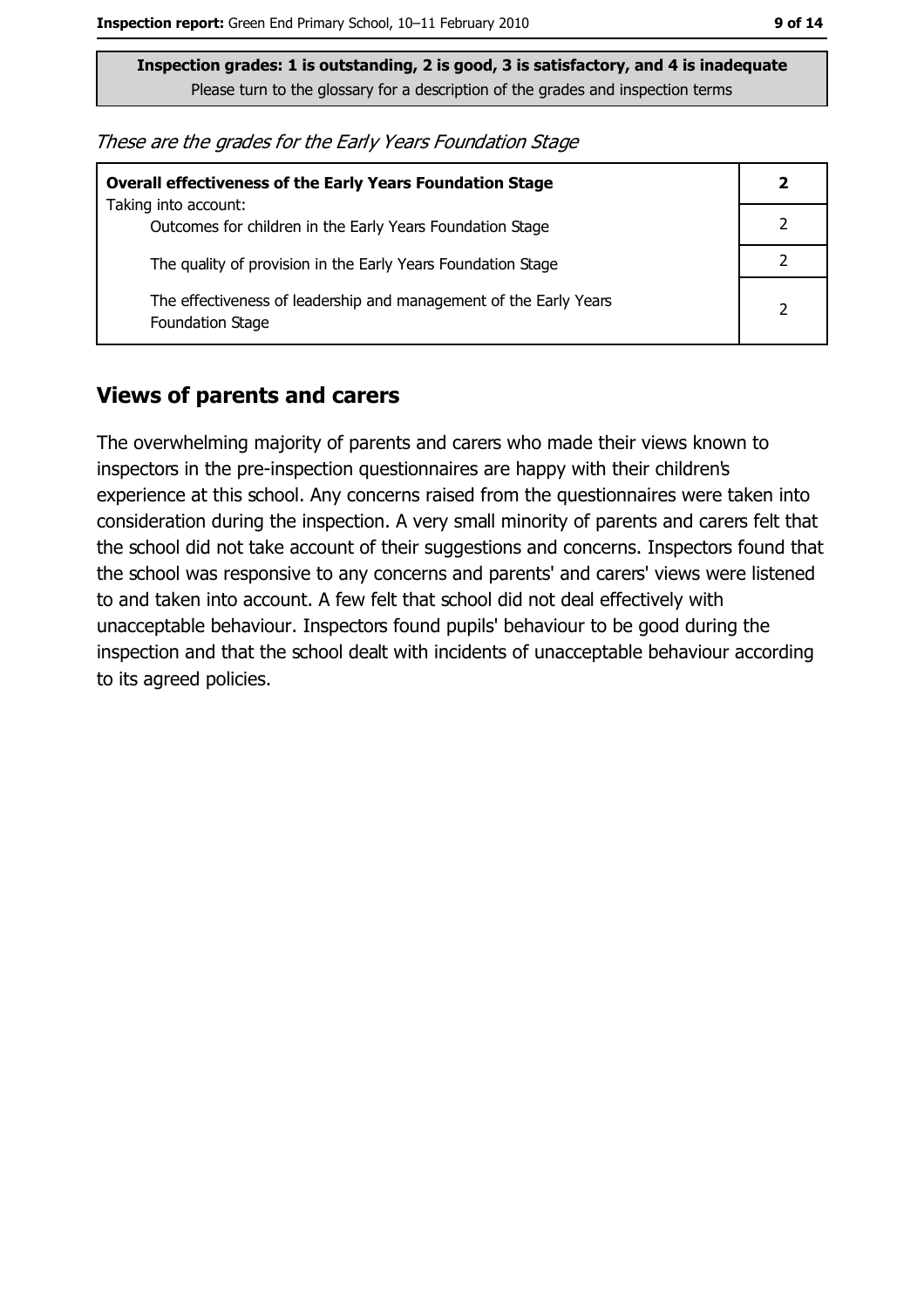#### Responses from parents and carers to Ofsted's questionnaire

Ofsted invited all the registered parents and carers of pupils registered at Green End Primary School to complete a questionnaire about their views of the school.

In the questionnaire, parents and carers were asked to record how strongly they agreed with 13 statements about the school.

The inspection team received 147 completed questionnaires by the end of the on-site inspection. In total, there are 393 pupils registered at the school.

| <b>Statements</b>                                                                                                                                                                                                                                       | <b>Strongly</b><br><b>Agree</b> |               | <b>Agree</b> |               |                | <b>Disagree</b> |                | <b>Strongly</b><br>disagree |  |
|---------------------------------------------------------------------------------------------------------------------------------------------------------------------------------------------------------------------------------------------------------|---------------------------------|---------------|--------------|---------------|----------------|-----------------|----------------|-----------------------------|--|
|                                                                                                                                                                                                                                                         | <b>Total</b>                    | $\frac{1}{2}$ | <b>Total</b> | $\frac{1}{2}$ | <b>Total</b>   | $\frac{1}{2}$   | <b>Total</b>   | $\frac{1}{2}$               |  |
| My child enjoys school                                                                                                                                                                                                                                  | 106                             | 72            | 38           | 26            | 2              | $\mathbf 1$     | $\Omega$       | 0                           |  |
| The school keeps my child<br>safe                                                                                                                                                                                                                       | 92                              | 63            | 55           | 37            | 0              | 0               | 0              | 0                           |  |
| The school informs me<br>about my child's progress                                                                                                                                                                                                      | 78                              | 53            | 67           | 46            | $\mathbf{1}$   | $\mathbf{1}$    | $\mathbf{1}$   | $\mathbf{1}$                |  |
| My child is making enough<br>progress at this school                                                                                                                                                                                                    | 73                              | 50            | 71           | 48            | $\overline{2}$ | $\mathbf{1}$    | 1              | $\mathbf{1}$                |  |
| The teaching is good at this<br>school                                                                                                                                                                                                                  | 85                              | 58            | 60           | 41            | $\mathbf{1}$   | $\mathbf{1}$    | 0              | 0                           |  |
| The school helps me to<br>support my child's learning                                                                                                                                                                                                   | 82                              | 56            | 58           | 39            | $\overline{4}$ | 3               | $\overline{2}$ | $\mathbf{1}$                |  |
| The school helps my child to<br>have a healthy lifestyle                                                                                                                                                                                                | 65                              | 44            | 79           | 54            | $\mathbf{1}$   | $\mathbf{1}$    | 0              | 0                           |  |
| The school makes sure that<br>my child is well prepared for<br>the future (for example<br>changing year group,<br>changing school, and for<br>children who are finishing<br>school, entering further or<br>higher education, or<br>entering employment) | 55                              | 37            | 81           | 55            | $\overline{2}$ | 1               | $\mathbf 0$    | $\mathbf 0$                 |  |
| The school meets my child's<br>particular needs                                                                                                                                                                                                         | 66                              | 45            | 76           | 52            | 0              | 0               | $\mathbf{1}$   | $\mathbf{1}$                |  |
| The school deals effectively<br>with unacceptable behaviour                                                                                                                                                                                             | 65                              | 44            | 71           | 48            | 5              | 3               | 1              | $\mathbf{1}$                |  |
| The school takes account of<br>my suggestions and<br>concerns                                                                                                                                                                                           | 56                              | 38            | 79           | 54            | 6              | 4               | 0              | 0                           |  |
| The school is led and<br>managed effectively                                                                                                                                                                                                            | 75                              | 51            | 69           | 47            | $\mathbf 0$    | 0               | $\bf{0}$       | $\mathbf 0$                 |  |
| Overall, I am happy with my<br>child's experience at this<br>school                                                                                                                                                                                     | 89                              | 61            | 56           | 38            | $\mathbf{1}$   | $\mathbf{1}$    | $\mathbf 0$    | $\mathbf 0$                 |  |

The table above summarises the responses that parents and carers made to each statement. The percentages indicate the proportion of parents and carers giving that response out of the total number of completed questionnaires. Where one or more parents and carers chose not to answer a particular question, the percentages will not add up to 100%.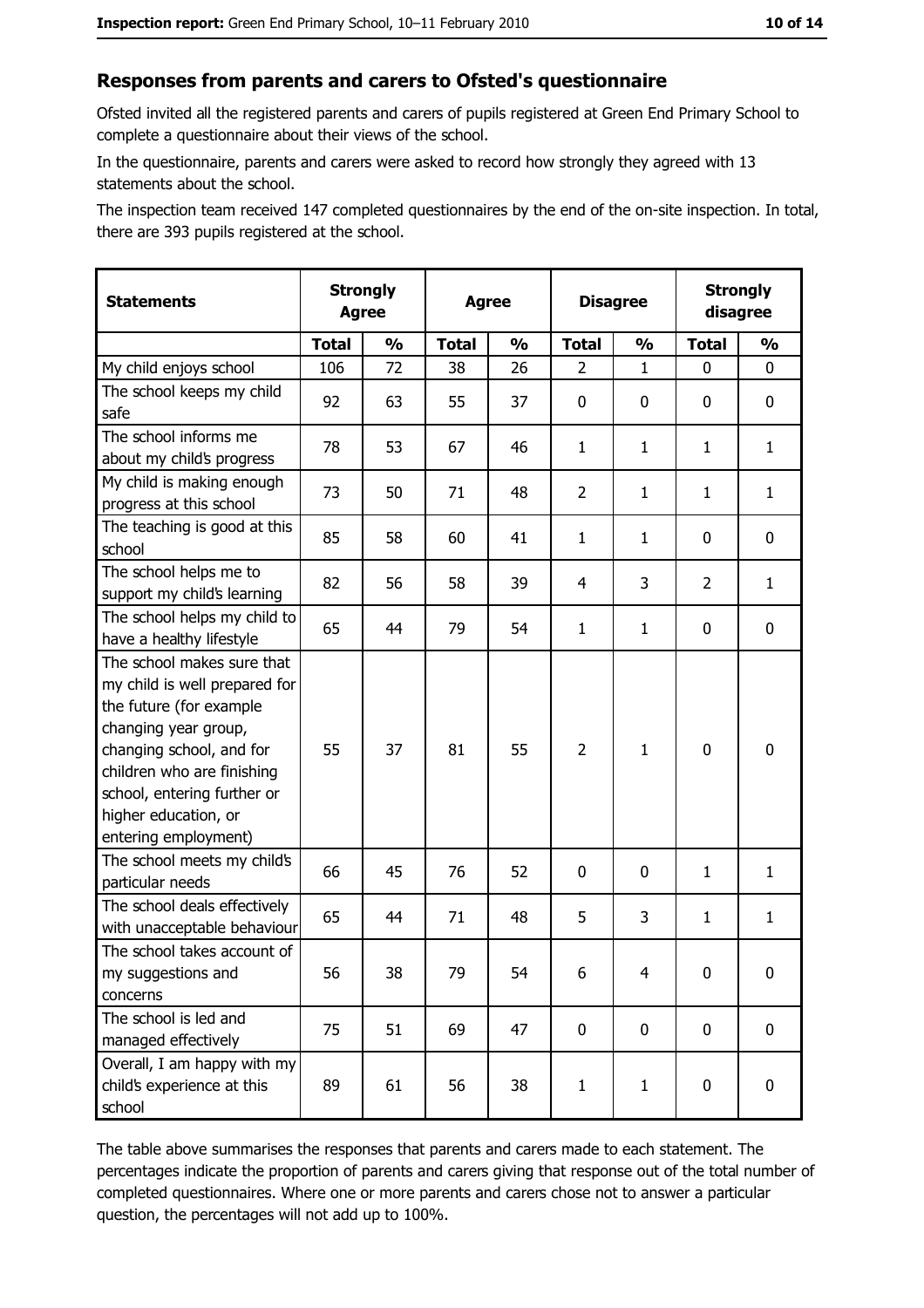# Glossary

| Grade   | <b>Judgement</b> | <b>Description</b>                                                                                                                                                                                                               |
|---------|------------------|----------------------------------------------------------------------------------------------------------------------------------------------------------------------------------------------------------------------------------|
| Grade 1 | Outstanding      | These features are highly effective. An oustanding<br>school provides exceptionally well for its pupils' needs.                                                                                                                  |
| Grade 2 | Good             | These are very positive features of a school. A school<br>that is good is serving its pupils well.                                                                                                                               |
| Grade 3 | Satisfactory     | These features are of reasonable quality. A satisfactory<br>school is providing adequately for its pupils.                                                                                                                       |
| Grade 4 | Inadequate       | These features are not of an acceptable standard. An<br>inadequate school needs to make significant<br>improvement in order to meet the needs of its pupils.<br>Ofsted inspectors will make further visits until it<br>improves. |

## What inspection judgements mean

## Overall effectiveness of schools inspected between September 2007 and July 2008

|                       | Overall effectiveness judgement (percentage of<br>schools) |      |                     |                   |
|-----------------------|------------------------------------------------------------|------|---------------------|-------------------|
| <b>Type of school</b> | <b>Outstanding</b>                                         | Good | <b>Satisfactory</b> | <b>Inadequate</b> |
| Nursery schools       | 39                                                         | 58   | 3                   | 0                 |
| Primary schools       | 13                                                         | 50   | 33                  | 4                 |
| Secondary schools     | 17                                                         | 40   | 34                  | 9                 |
| Sixth forms           | 18                                                         | 43   | 37                  | $\overline{2}$    |
| Special schools       | 26                                                         | 54   | 18                  | $\overline{2}$    |
| Pupil referral units  | 7                                                          | 55   | 30                  | 7                 |
| All schools           | 15                                                         | 49   | 32                  | 5                 |

New school inspection arrangements were introduced on 1 September 2009. This means that inspectors now make some additional judgements that were not made previously.

The data in the table above were reported in The Annual Report of Her Majesty's Chief Inspector of Education, Children's Services and Skills 2007/08.

Percentages are rounded and do not always add exactly to 100. Secondary school figures include those that have sixth forms, and sixth form figures include only the data specifically for sixth form inspection judgements.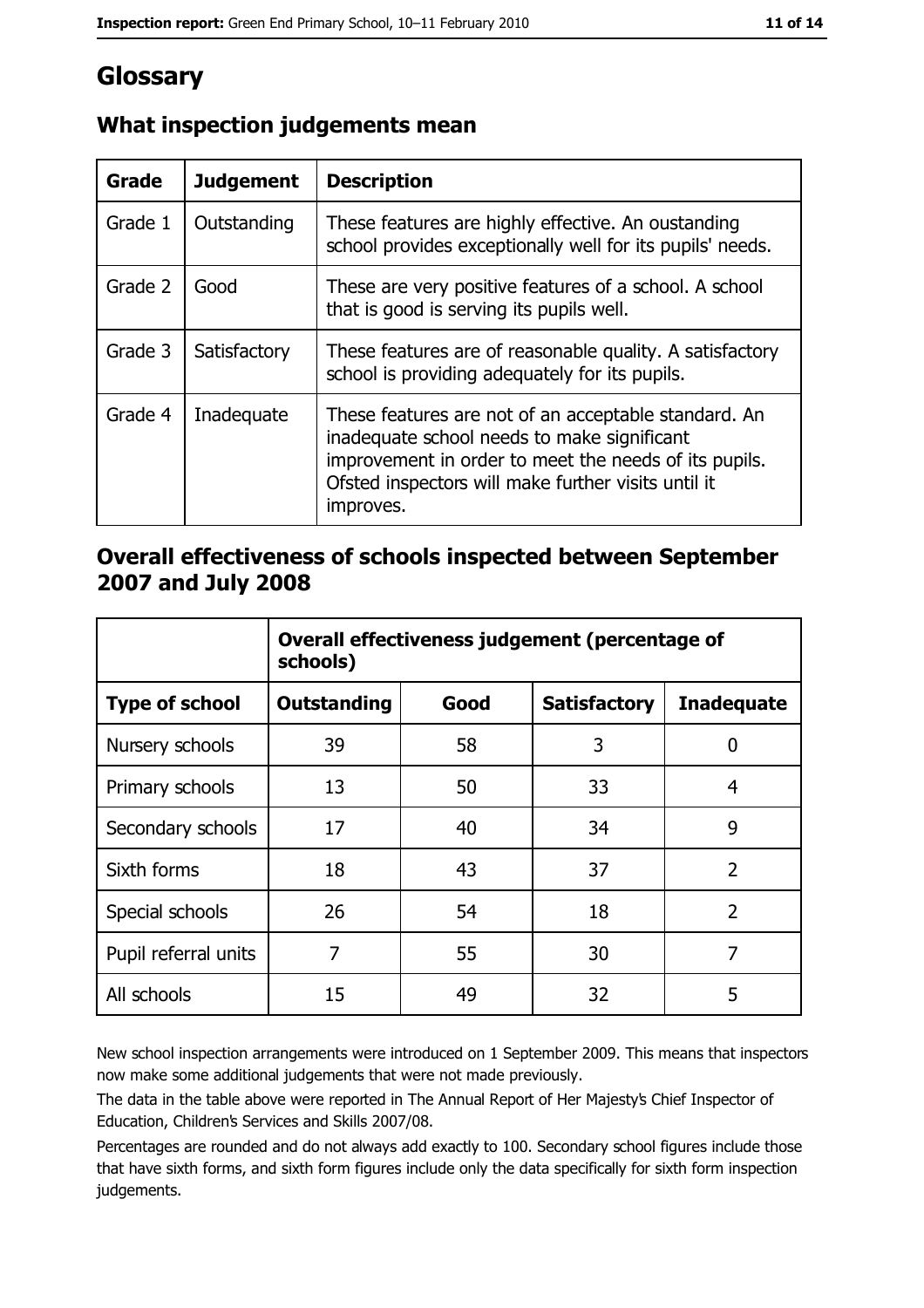# **Common terminology used by inspectors**

| Achievement:                  | the progress and success of a pupil in<br>their learning, development or training.                                                                                                                                                                                                                           |
|-------------------------------|--------------------------------------------------------------------------------------------------------------------------------------------------------------------------------------------------------------------------------------------------------------------------------------------------------------|
| Attainment:                   | the standard of the pupils' work shown by<br>test and examination results and in<br>lessons.                                                                                                                                                                                                                 |
| Capacity to improve:          | the proven ability of the school to<br>continue improving. Inspectors base this<br>judgement on what the school has<br>accomplished so far and on the quality of<br>its systems to maintain improvement.                                                                                                     |
| Leadership and management:    | the contribution of all the staff with<br>responsibilities, not just the headteacher,<br>to identifying priorities, directing and<br>motivating staff and running the school.                                                                                                                                |
| Learning:                     | how well pupils acquire knowledge,<br>develop their understanding, learn and<br>practise skills and are developing their<br>competence as learners.                                                                                                                                                          |
| <b>Overall effectiveness:</b> | inspectors form a judgement on a school's<br>overall effectiveness based on the findings<br>from their inspection of the school. The<br>following judgements, in particular,<br>influence what the overall effectiveness<br>judgement will be.                                                               |
|                               | The school's capacity for sustained<br>improvement.<br>Outcomes for individuals and groups<br>of pupils.<br>The quality of teaching.<br>The extent to which the curriculum<br>meets pupil's needs, including where<br>relevant, through partnerships.<br>The effectiveness of care, guidance<br>and support. |
| Progress:                     | the rate at which pupils are learning in<br>lessons and over longer periods of time. It<br>is often measured by comparing the<br>pupils' attainment at the end of a key<br>stage with their attainment when they<br>started.                                                                                 |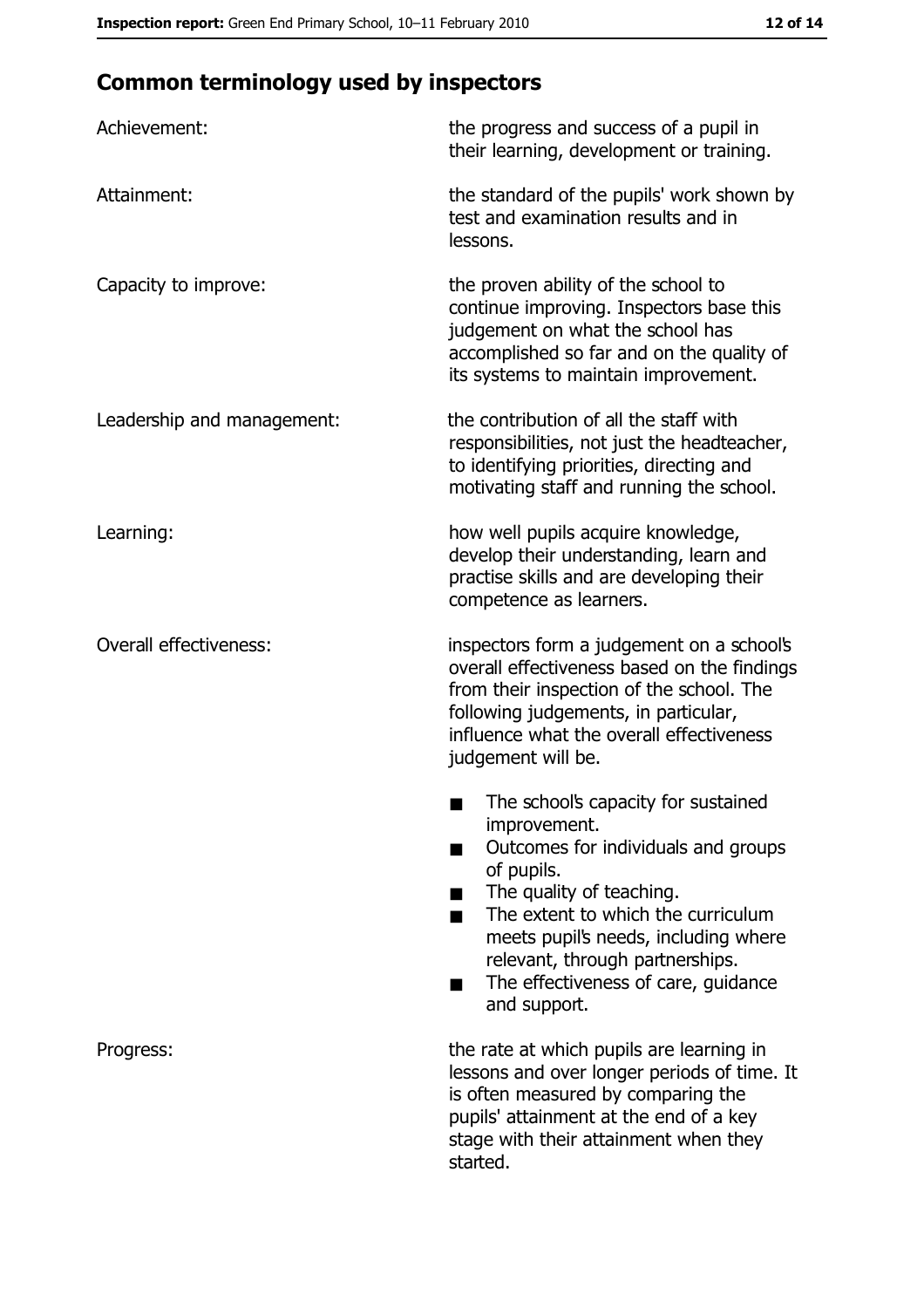This letter is provided for the school, parents and carers to share with their children. It describes Ofsted's main findings from the inspection of their school.



#### 12 February 2010

Dear Pupils

#### Inspection of Green End Primary School, Manchester, M19 1DR

Thank you for making the inspectors so welcome when we visited your school recently. We very much appreciated your support and help. The report is now complete and I would like to tell you what it contains.

Here are some of the things we found.

- Green End Primary is a good school.  $\blacksquare$
- Your headteacher and the other leaders make an outstanding contribution to the  $\blacksquare$ improvement of the school.
- The staff take outstanding care of you.  $\blacksquare$
- You are now making good progress in your lessons, you join in fully and enjoy the  $\blacksquare$ different subjects and topics you are taught.
- You have an excellent understanding of how to live healthy lifestyles.  $\blacksquare$
- You feel safe and happy in school and behave well.  $\blacksquare$

I have asked the staff to make sure that the standards of your work continue to rise by improving the way your workbooks are marked, and that you learn about people from different backgrounds to your own who are from other areas, countries and cultures. You can play your part too, by continuing to work hard and attending school regularly.

Yours sincerely

Liam Trippier

Her Majesty's Inspector